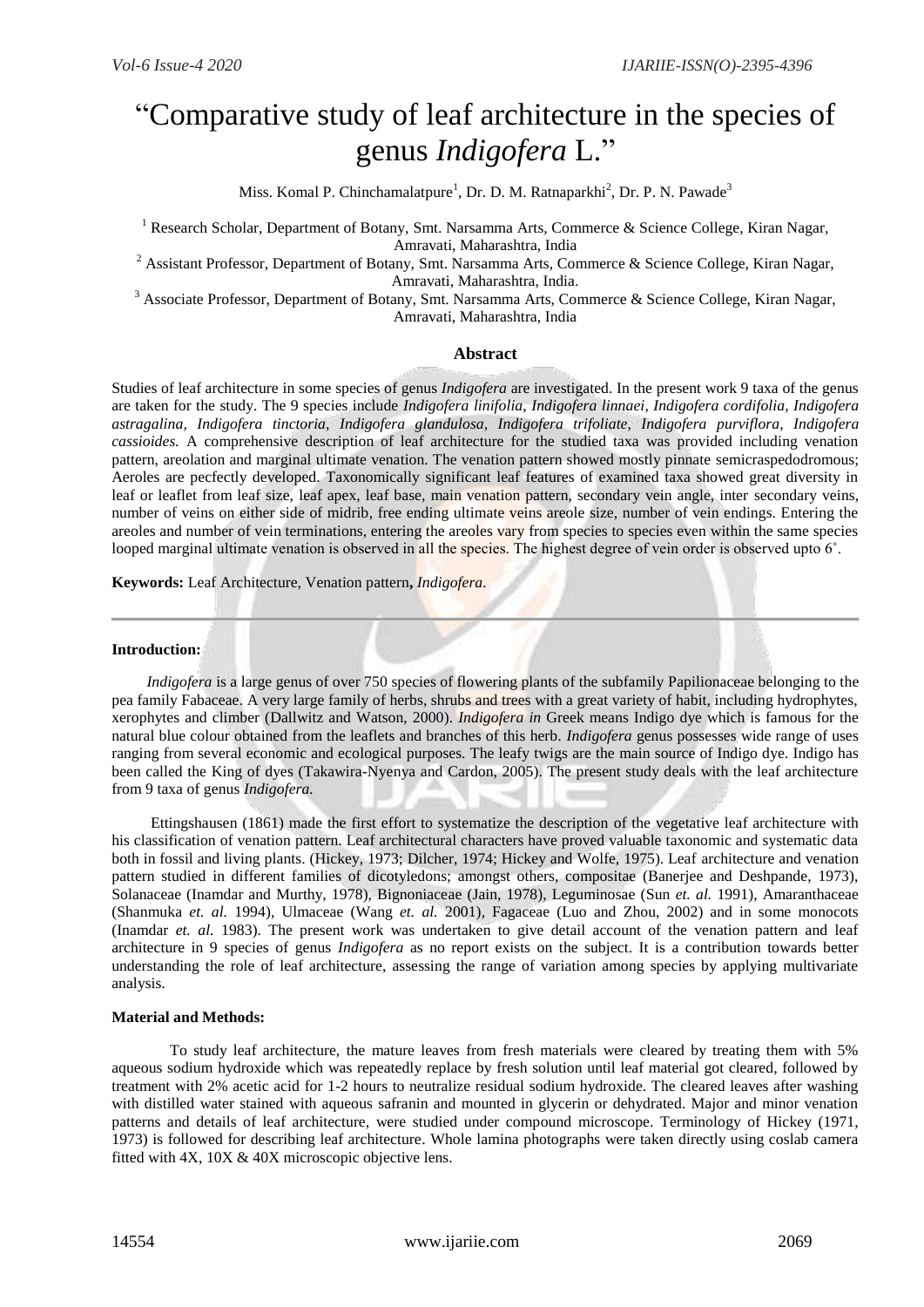Abbreviations used in the table:

| AA  |    | <b>Acute Acute</b>  |
|-----|----|---------------------|
| AΟ  | L. | <b>Acute Obtuse</b> |
| AR  |    | <b>Acute Right</b>  |
| RА  | -  | <b>Right Acute</b>  |
| RR. | -  | <b>Right Right</b>  |
| 0R. |    | Obtuse Right        |
| OА  |    | <b>Obtuse Acute</b> |

RO - Right Obtuse

### **Observation:**

Leaves of two species i.e. *Indigofera linifolia* and *Indigofera cordifolia* are simple and remaining are compound. The lamina is asymmetrical in *Indigofera linnaei.* Leaf base is slightly asymmetrical in *Indigofera linnaei, Indigofera glandulosa* and *Indigofera purviflora.* The common characteristics found in the leaf of all the species are margin is entire, leaf texture is membranous, type of venation is pinnate, semicraspedodromous where a single primary vein serves as the origin for the higher order venation. The first, second and third degree veins are considered as major and the higher order veins are the minor venation patterns.

## **a) Major Venation Patterns:**

 The primary vein is the thickest vein of the leaf and its thickness decreases gradually towards the apex and it gives off other degree veins on either side. In all the cases, a single strand enters the base of the lamina from the petiole and forms the primary vein which after travelling a short distance branches laterally. The primary veins are mostly moderate occasionally stout and massive. The secondary veins are strongly semicraspedodromous. The second arises have set of secondary loops. The number of second degree veins on either side of the primary vein vary from 5-9. Intersecondary veins are observed in *Indigofera linnaei, Indigofera cassioides, Indigofera purviflora, Indigofera linifolia*.

|                        | <b>Leaf/Leaflet</b>  |                     |                                                       |                        |                      |             |  |
|------------------------|----------------------|---------------------|-------------------------------------------------------|------------------------|----------------------|-------------|--|
| <b>Name of Species</b> | Leaf<br>Organisation | <b>Size</b><br>(cm) | Lamina                                                | <b>Shape</b>           | <b>Apex</b>          | <b>Base</b> |  |
| Indigofera linnaei     | Compound             | 0.7                 | Asymmetrical,<br><b>Base slightly</b><br>Asymmetrical | Narrow<br>Obovate      | Obtuse               | Acute       |  |
| Indigofera linifolia   | Simple               | Δ<br>$\mathbf{1}$   | Symmetrical                                           | Narrow<br>Ovate        | Acute                | Acute       |  |
| Indigofera cordifolia  | Simple               | 0.9                 | Symmetrical                                           | <b>Wide Ovate</b>      | Obtuse/<br>Mucronate | Chordate    |  |
| Indigofera astragalina | Compound             | 5                   | Symmetrical                                           | Wide<br>Elliptic       | Mucronate            | Acute       |  |
| Indigofera tinctoria   | Compound             | 1.2                 | Symmetrical                                           | <b>Narrow</b><br>Ovate | Obtuse               | Acute       |  |
| Indigofera glandulosa  | Compound             | 3                   | Symmetrical,<br>Base slightly<br>Asymmetrical         | Narrow<br>Ovate        | Rounded<br>Retuse    | Acute       |  |
| Indigofera trifoliate  | Compound             | 2.5                 | Symmetrical                                           | Narrow<br>Obovate      | Rounded<br>Apiculate | Acute       |  |
| Indigofera purviflora  | Compound             | 0.8                 | Symmetrical,<br>Base slightly<br>Asymmetrical         | Narrow<br>Ovate        | Mucronate            | Acute       |  |
| Indigofera cassioides  | Compound             | 3.5                 | Symmetrical                                           | Elliptic to<br>Obovate | Mucronate            | Acute       |  |

| Table No.01: Qualitative Leaf features of some Indigofera species |  |  |  |  |  |
|-------------------------------------------------------------------|--|--|--|--|--|
|-------------------------------------------------------------------|--|--|--|--|--|

**Table No.02:** Major and Minor venation patterns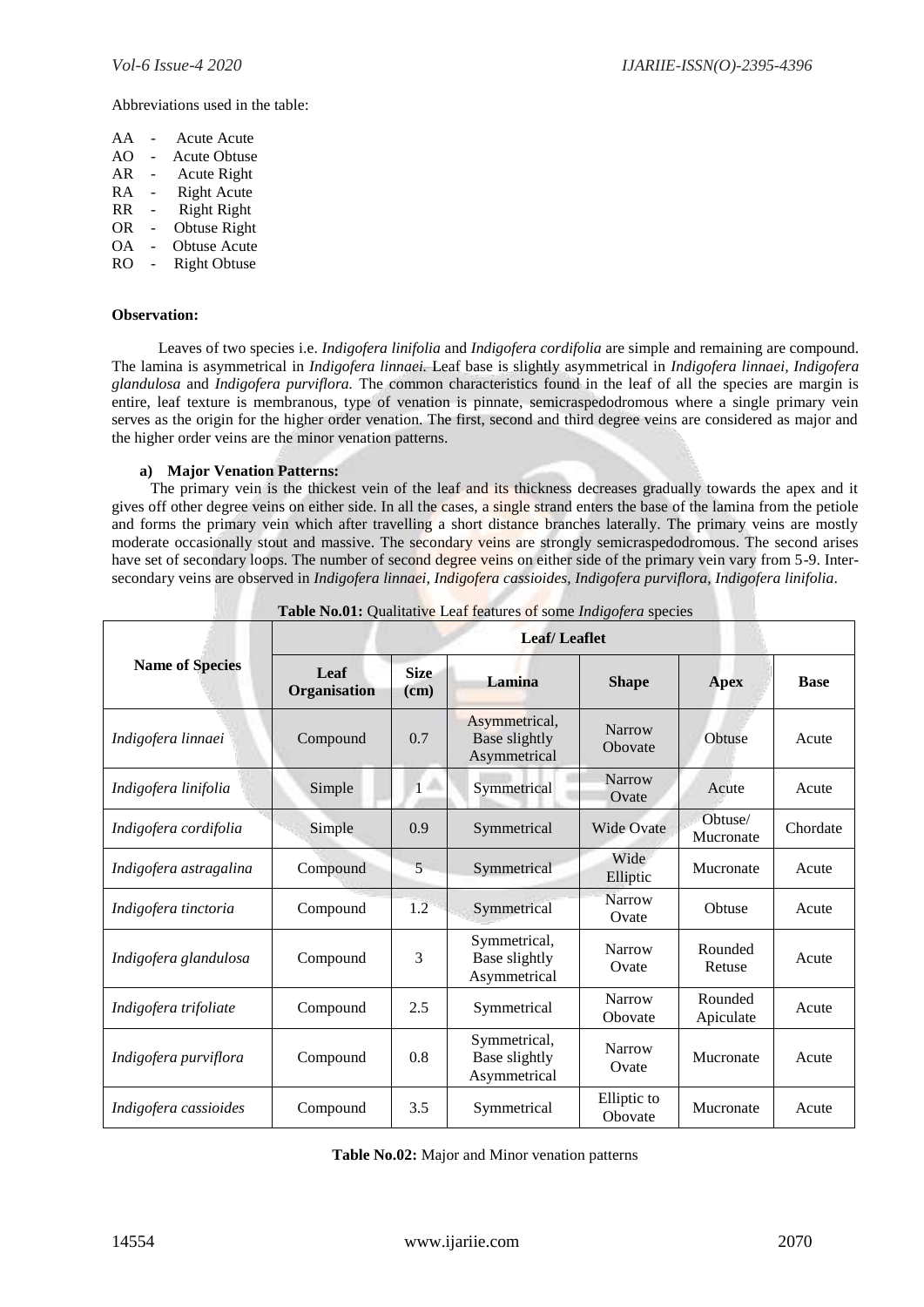| <b>Name of Species</b> | <b>Primary</b><br>vein size | No. of 2 veins<br>along one side<br>of midrib | Angle<br>between 1°&<br>$2^{\circ}$ vein | <b>Inter</b><br>secondary<br>veins | Pre-<br>dominantly<br>tertiary vein<br>origin angle | <b>Veinlet</b><br>ending                      |
|------------------------|-----------------------------|-----------------------------------------------|------------------------------------------|------------------------------------|-----------------------------------------------------|-----------------------------------------------|
| Indigofera linnaei     | Moderate                    | 7                                             | $25^{\circ} - 30^{\circ}$                | Present                            | RR, RA                                              | Linear,<br>Simple<br>branched<br>once         |
| Indigofera linifolia   | Moderate                    | 5                                             | $105^{\circ} - 110^{\circ}$              | Present                            | AA, RR                                              | Simple<br>curved                              |
| Indigofera cordifolia  | Moderate                    | 6                                             | $40^{\circ} - 45^{\circ}$                | Absent                             | RR, OR                                              | Simple<br>curved                              |
| Indigofera astragalina | Massive                     | 6                                             | $42^{\circ} - 45^{\circ}$                | Absent                             | AA, RO                                              | Simple<br>curved                              |
| Indigofera tinctoria   | Moderate                    | $7\overline{ }$                               | $20^{\circ} - 25^{\circ}$                | Absent                             | AA, AR                                              | <b>Branched</b><br>once                       |
| Indigofera glandulosa  | Moderate                    | 9                                             | $30^{\circ} - 35^{\circ}$                | Absent                             | RR, OR                                              | Simple<br>branched                            |
| Indigofera trifoliate  | <b>Stout</b>                | 9                                             | $25^{\circ} - 30^{\circ}$                | Absent                             | AA, OR                                              | Simple<br>curved                              |
| Indigofera purviflora  | Moderate                    | 9                                             | $30^{\circ} - 35^{\circ}$                | Present                            | OA, RO                                              | <b>Branched</b><br>curved                     |
| Indigofera cassioides  | Moderate                    | 8                                             | $60^{\circ} - 65^{\circ}$                | Present                            | AA, RA                                              | <b>Branched</b><br>curved<br>Once or<br>Twice |

# **b) Minor Venation Patterns:**

The highest order veins are identified up to 5 degree in most cases, but in some up to 6 degree. Marginal ultimate venation is looped in all the species studied. The areoles are perfectly developed and the shape may rectangular or polygonal. The size of the areole is not constant, varies in different species and even in same species. The plasticity of venation characters is shown by the variations in areole size, number of veinlet per areole and organization of terminal vein endings in different species.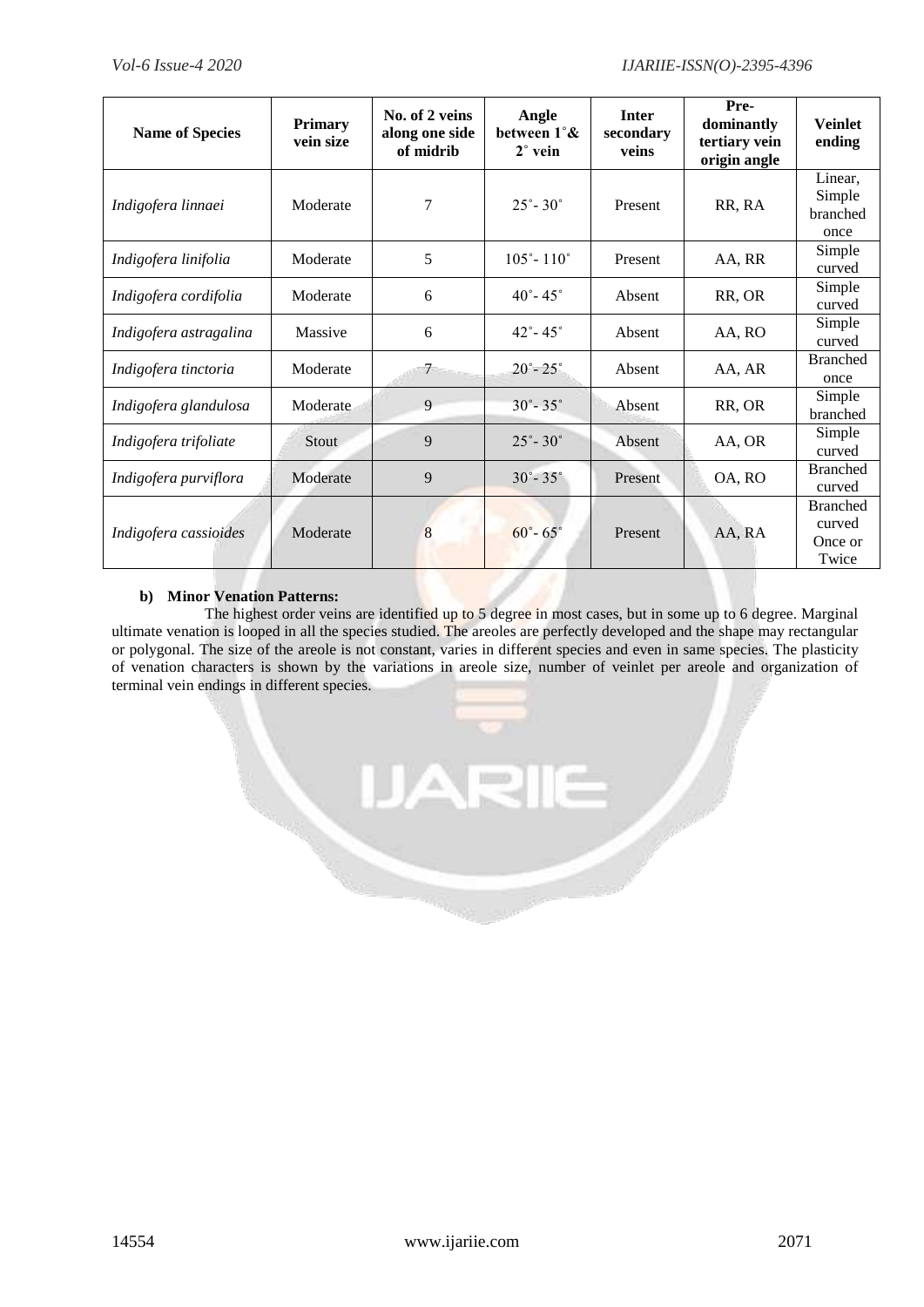

Plate No. 01: Figure 1: *I. astragalina* showing massive primary vein with mucronate apex; Figure 2: *I. cassioides* showing lamina: Perfectly developed areoles with branched veinlet ending; Figure 3: *I. cassioides* with looped marginal venation; Figure 4: *I. cordifolia* showing chordate base; Figure 5: *I. cordifolia* with moderate primary vein; Figure 6: *I. glandulosa* showing veinlet ending simple branched.

# **c) Vein Endings:**

The ultimate veins of the leaf are either simple or branched simple vein ending may be linear or curved. The branched ones may divide once or twice. Veinlets may be long and thin or thick and short.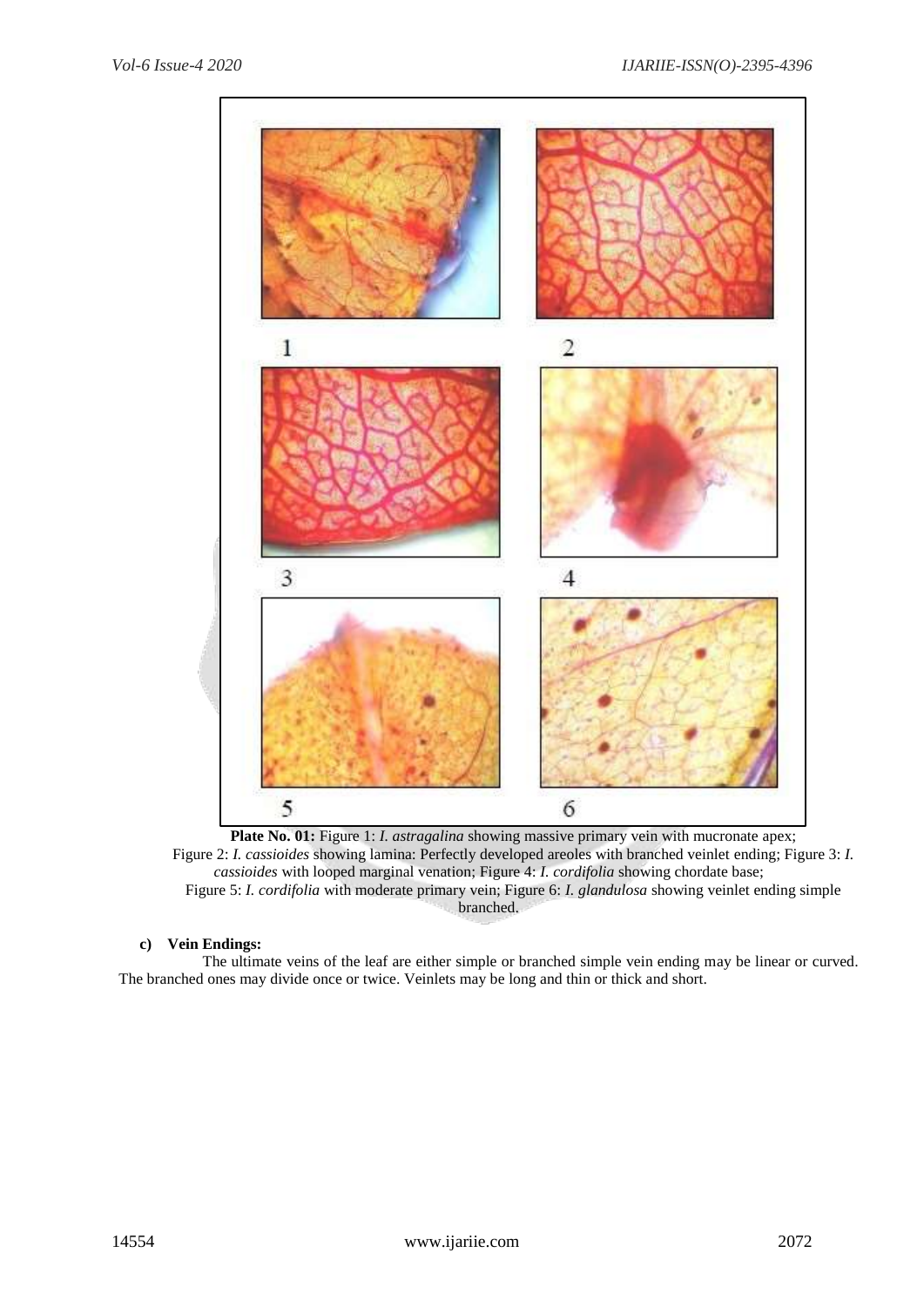

**Plate No. 02:** Figure 7: *I. linifolia* showing moderate primary vein with simple curved veinlet ending; Figure 8: *I. linnaei* showing moderate primary vein and marginal loop formation;

Figure 9: *I. purviflora* showing moderate primary vein with intersecondaries, veinlet ending branched, curved; Figure10: *I. tinctoria* showing simple branched veinlet endings; Figure 11: *I. trifoliata* showing stout primary vein with simple curved veinlet endings, apex rounded, apiculate;

## **Result and Discussion:**

 Leaf venation in angiosperm varies both in pattern (Hickey, 1973) and regularity (Hickey and Doyle, 1972). According to Pray (1954), the veins of first, second and third order form major venation pattern and those of subsequent orders constitute minor venation patterns. The venation pattern studied in 9 species of the genus *Indigofera*: Leaves are basically compound except in *Indigofera linifolia* and *Indigofera cordifolia.* Margin entire, venation pinnate, secondary veins are strongly semicraspedodromous and tending to form an intramarginal vein. The plasticity of venation varies in different species and sometimes in the same species by variations in areole shape and size number of vein endings and other qualitative features. The numbers of vein endings are in no way connected to the size of the areole as the nearby areoles even though more or less equal in size vary in their number of vein endings. Loop formation is a common feature as marginal ultimate venation is looped. Hickey (1973) classified the vein endings into simple and branched. Branched ones divided once, twice or thrice.